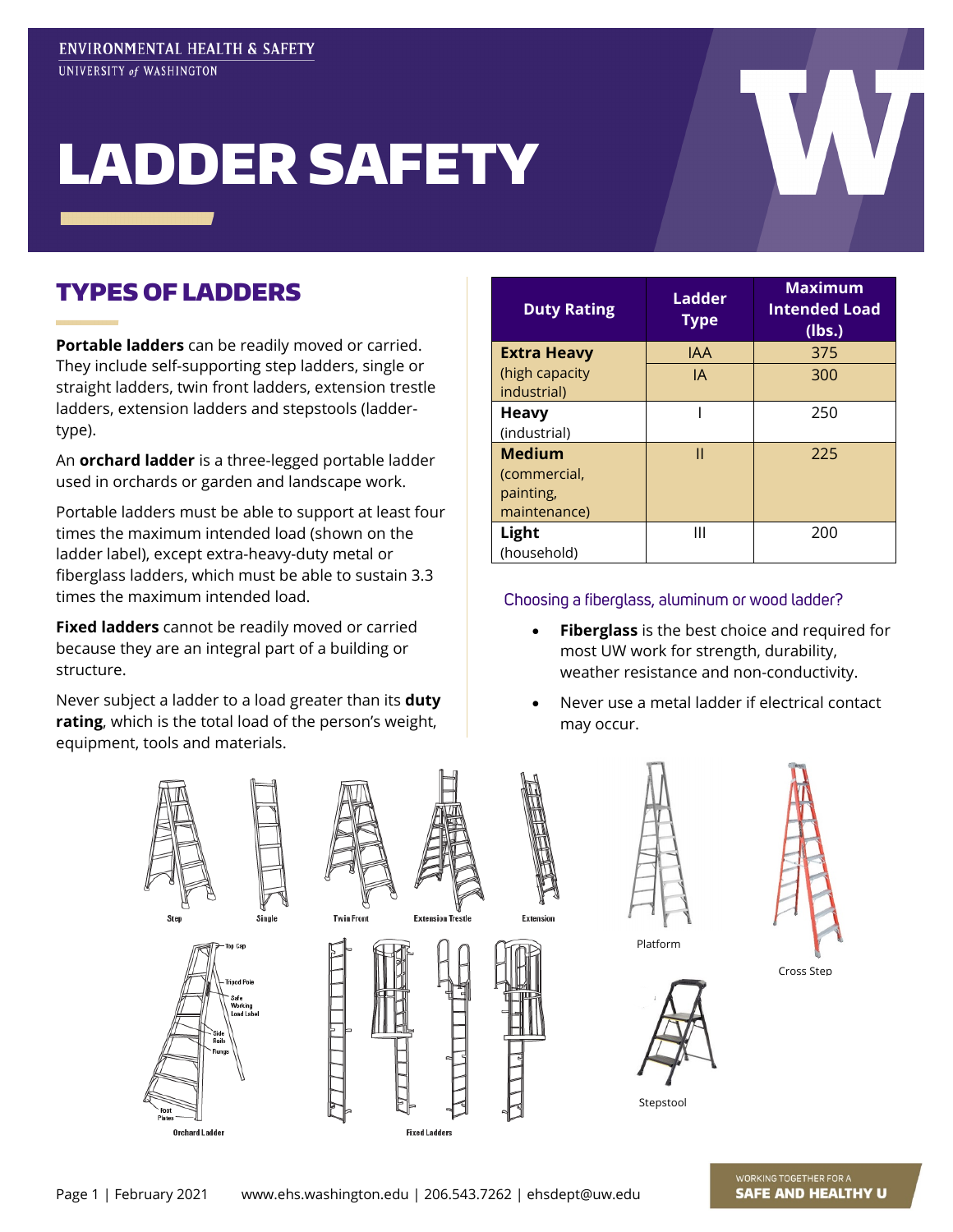## SELECT THE RIGHT LADDER

- **How high do you need to reach?** Top of ladder should be no more than 4 feet below the work.
- **How much weight will the ladder need to hold?** Compare it to the ladder duty rating.
- **Is it an indoor or outdoor job?** Orchard ladders should only be used outdoors for orchard, gardening or landscaping activities.
- Use a fiberglass ladder if electrical contact may occur.
- Never use a ladder for any purpose other than the one for which it was designed.
- Do not use if damaged, defective or if steps are greasy or slippery.



*Source[: NIOSH Ladder Safety App](http://www.cdc.gov/niosh/topics/falls/mobileapp.html)*

#### LADDER INSPECTION

Inspect ladders before each use. After the job is done, clean and return it to storage in good condition.

- Carefully inspect for defects, cracks or corrosion, and that bolts and rivets are secure.
- Check that rungs, cleats or steps are not bent, broken or missing.
- Joints between steps or rungs and the side rails should be tight.
- Check that hardware, fittings and accessories are securely attached and working properly.
- Make sure the ladder's feet work properly and have slip-resistant pads.
- Tag and remove unsafe ladders from service.
- A documented [annual inspection](https://www.ehs.washington.edu/workplace/fall-protection) of all ladders must be completed by a Competent Person.

# SET UP PROPERLY

No matter what kind of ladder you use, place the base on a firm, solid surface and avoid slippery, wet or soft surfaces.

- If you must put a ladder on a soft surface, place a board under the ladder's feet.
- Never lean a straight or extension ladder against a window pane or other unstable surface.
- All straight and extension ladders must extend at least 3 feet beyond the upper level surface.



*Source[: NIOSH Ladder Safety App](http://www.cdc.gov/niosh/topics/falls/mobileapp.html)*

For safe placement, place a straight or extension ladder 1 foot away from the surface it's resting on for every 4 feet of the ladder's height (see **4:1 Ratio** method below); or use the **Body Method Step ladder proper use Example 20 and Step ladder proper use** (see page 3).



**Straight and extension ladder setup - 4:1 Ratio method** *Source[: NIOSH Ladder Safety App](http://www.cdc.gov/niosh/topics/falls/mobileapp.html)*